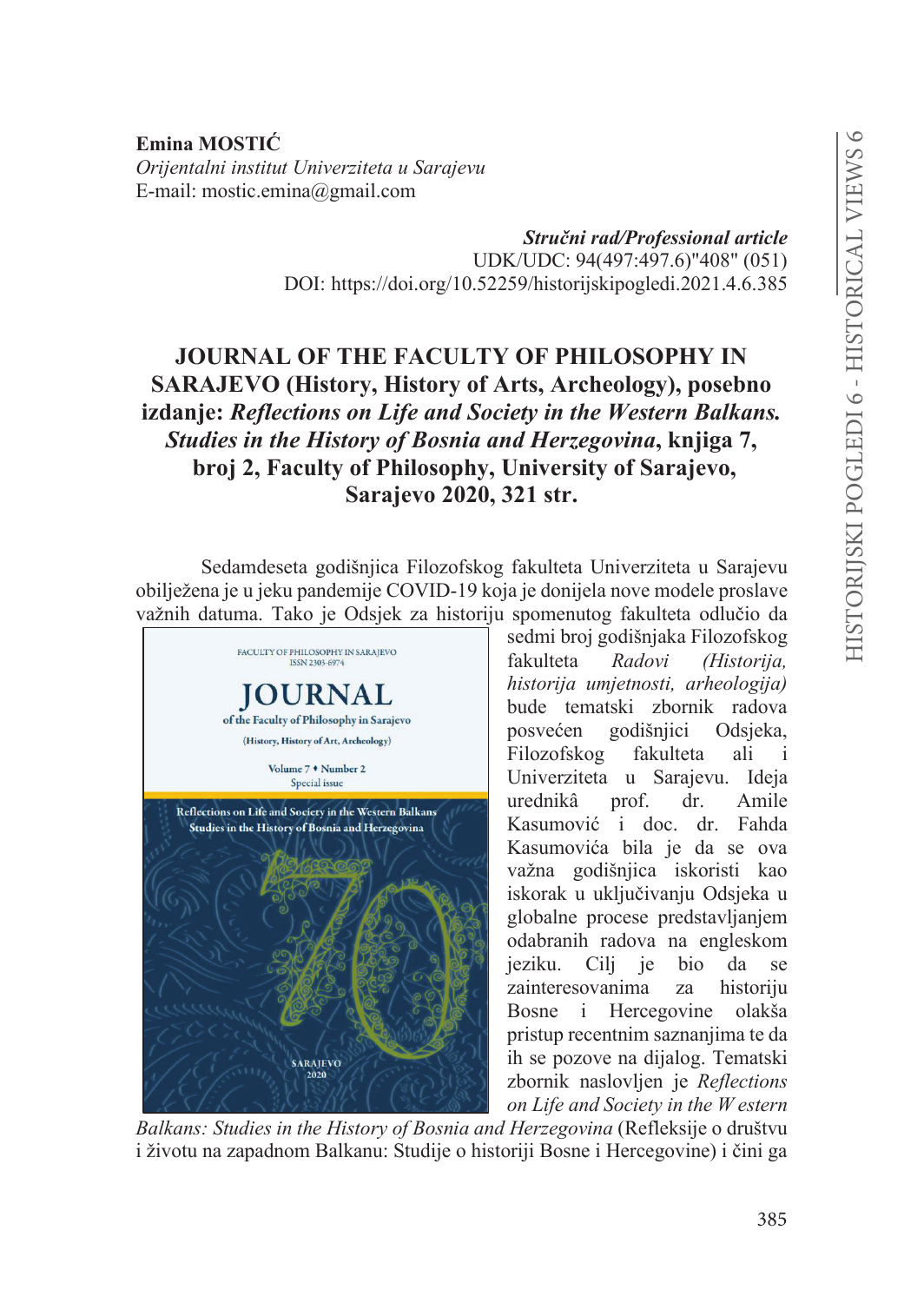dvanaest radova profesora i asistenata na Odsjeku za historiju koji su predstavljeni prema ustaljenoj hronološkoj matrici. Deset radova predstavljaju prijevode na engleski jezik ranije objavljenih radova ili poglavlja u knjigama. Dva rada su objavljena prvi put u ovom zborniku, to su radovi Almira Pece i Fahda Kasumovića. Zbornik ima i uvodnik urednikâ u kojem su predstavljeni ciljevi, ideje i namjere tima koji je radio na ovom zborniku. U uvodniku je dat i pregled najznačajnijih radova o historiji Bosne i Hercegovine objavljenih na engleskom jeziku s pozivom na intenziviranje takvih poduhvata u budućnosti.

Prvu skupinu radova, onih iz perioda starog vijeka čine rad Amre Šačić Beća i Salmedina Mesihovića, profesora na oblasti Stari vijek, Odsjeka za historiju Univerziteta u Sarajevu. Rad autorice Šačić Beća naslova Ancient Epigraphic Inscriptions as a Source for Research of the Oldest Past of Bosnia and Herzegovina Text Reconstruction and Analysis of Four Previously Unpublished Epigraphic Monuments bavi se latinskom epigrafijom odnosno novopronađenim epigrafskim spomenicima koji se tiču rimskih provincija Dalmacije i Panonije. U radu su predstavljena četiri nepoznata epigrafska spomenika: jedan miljokaz, nadgrobni spomenik s natpisom, natpis na opeci te votivnoj ari posvećenoj Jupiteru. Analizom ovih spomenika autorica se osvrnula na pitanja kao što su južna granica Panonije, rimske ceste te postojanje radionice za proizvodnju opeke na teritoriji savremene Bosne i Hercegovine. Naredni članak naslova Ovid and Illyricum čiji je autor Salmedin Mesihović govori o Publiju Ovidiju Nazonu, pjesniku zlatnog doba rimskog pjesništva koji se u svojim djelima referira na Ilirik. Pjesnik je, pod nedovoljno razjašnjenim okolnostima bio protjeran iz Rima u vrijeme ustanka u Iliriku kojeg je predvodio Baton Dezidijatski. Tokom izgnanstva, pisao je rimskim uglednicima nadajući se pomilovanju i ta njegova pisma sadrže podatke o ustanku. Osim pisama, Mesihović je analizirao i dva Ovidijeva djela Tristia i Epistulae ex Ponto. Najviše podataka o Iliriku i Ustanku Ovidije daje u pismima Germanikusu i Mesalinusu u kojem navodi pojedinosti o procesijama nakon pobjede u Iliriku te zarobljenicima među kojima je bio i Baton Dezidijatski. U radu je autor ponudio i tekstove na latinskom koji pokazuju kako je jedan od najznačajnijih rimskih pjesnika koristan izvor u proučavanju Velikog ilirskog ustanka.

Narednu cjelinu čine dva rada iz bosanskohercegovačke historije srednjeg vijeka. Esad Kurtović u svom radu naslova Vlachs and Stećak Tombstones analizom natpisa na stećcima i arhivskih dokumenata nudi podatke o Vlasima koji su sahranjivani ispod stećaka. Ovo pitanje je u historiografiji relativno zapostavljeno i njime se bave samo istraživači stećaka a manje oni koji se bave dokumentima. Kao i u radu Amre Šačić Beća i ovdje je naglašena važnost materijalnih spomenika i njihovo kontekstualiziranje zajedno sa sačuvanim arhivskim dokumentima. Autor je još jedanput potvrdio da se i vlaška skupina nalazi među zajednicom koja se u srednjovjekovnoj Bosni sahranjivala pod stećcima. Rad Almira Pece The 1444 Treaty between King Alfonso V of Aragon and Grand Duke Stjepan Vukčić govori o sporazumu između velikog vojvode bosanskog Stjepana Vukčića Kosače i aragonskog kralja Alfonsa V koji je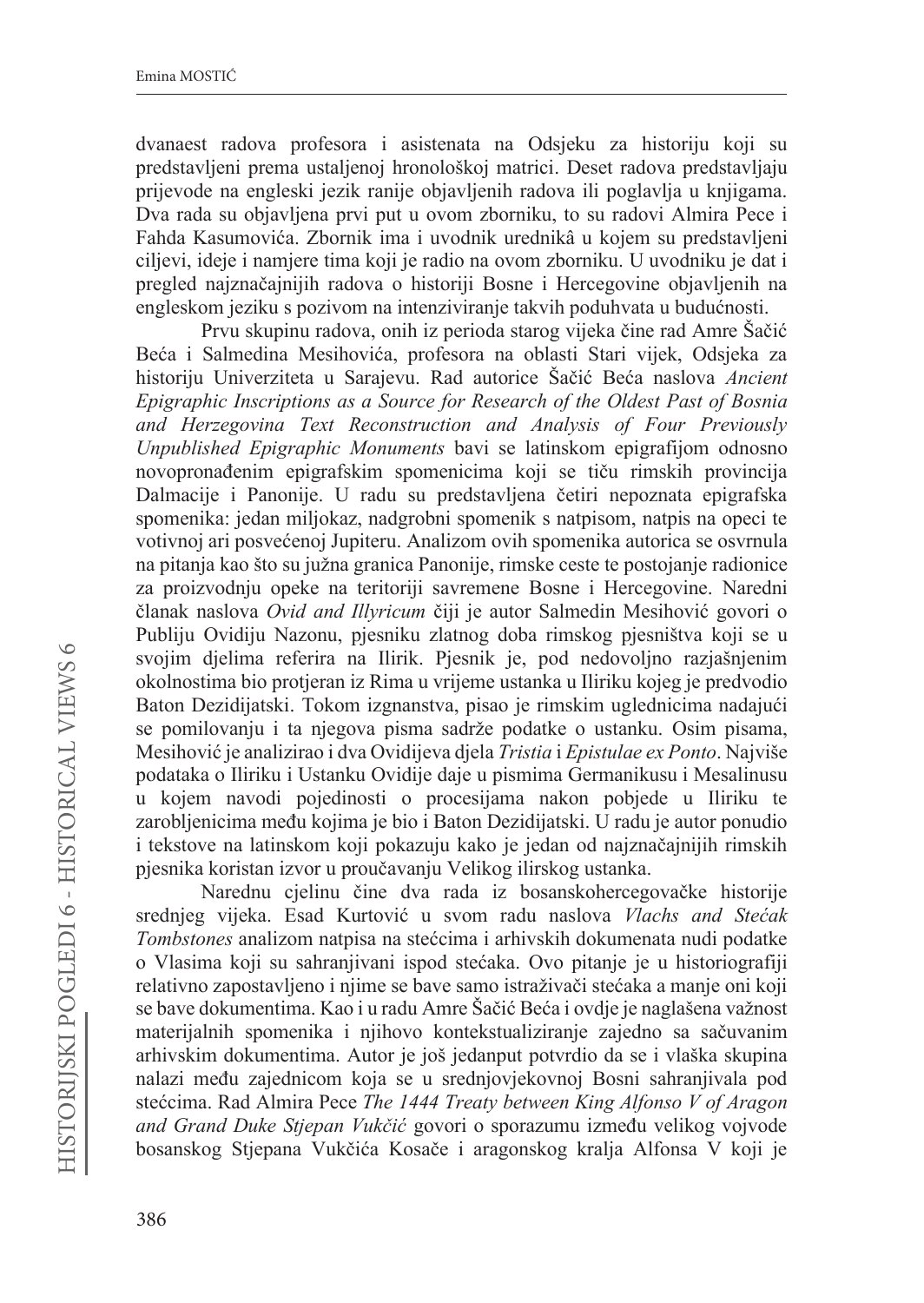postignut početkom 1444. godine. Peco navodi okolnosti koji se dovele do toga da se ciljevi i planovi jednog domaćeg vladara i moćnog vladara Mediterana usklade. Tako je vojvoda Stjepan postao vjerni sluga svoga zaštitnika Alfonsa V što mu je trebalo pomoći u nestabilnim okolnostima u Bosanskom kraljevstvu. Jedan od značaja ove povelje je i u tome što nam nudi dosta podataka o toponimima i prostoru koji je bio pod vlašću Stjepana Kosače. Kako bi ova povelja bila dostupnija drugim istraživačima, autor je u radu donio tekst na latinskom, prijevod na engleskom jeziku sa slikama originalnog dokumenta u visokoj rezoluciji.

Grupu radova iz oblasti novog vijeka i savremenog doba otvara izvorni naučni rad Fahda Kasumovića The Changing Face of Fiscal Policy in the Periphery of the World of Islam: The Gypsy Poll Tax in Ottoman Bosnia, c.  $1690s - 1856$  u kojem autor na osnovu primarnih i do sada neobjavljenih izvora ispituje poreznu politiku Osmanskog Carstva u Bosni i to njezin aspekt koji tiče glavarine koju su plaćali pripadnici romske populacije. Autor je najprije predstavio regionalne razlike koje su primietne u naplati glavarine romskoj populaciji, važnost glavarine za provinciju te promjene u poreznim strategijama Carstva. Autor iznosi i napore koju je centralna vlada ulagala kako bi skupila potrebna sredstva za funkcioniranje države te nastoji da promjenu poreske politike naplate glavarine Romima kontekstualizira u okviru ekonomskih i poreskih promjena u Osmanskom Carstvu. Sljedeći je članak Edina Radušića Narratives on the Beginning of the 1875-1878 Uprising in Bosnia and Herzegovina in the British Public Discourse koji govori o refleksijama istočne krize u britanskom diskursu. U svoju analizu autor je uključio korespondencije konzula, britanske novine i javno mnijenje. Autor hronološki prati razvoj diskursa u britanskoj štampi u vrijeme ustanka u Bosni i Hercegovini i zaključuje da je riječ o pripremnoj fazi, da diskurs nije bio predominantan te da je još uvijek moguće pronaći tekstove koje problemima pristupaju multiperspektivno i kritički. Ipak, Britanci su za Evropu čuvali epitet civilizacije dok su Osmanlije bile "Drugo, barbari, teret kojeg se trebalo riješiti."

Naredni članak također problematizira jedno pitanje iz novije historije Bosne i Hercegovine. Amila Kasumović u radu Activities of the Consular Missions in Bosnia and Herzegovina in the First Years of the Austro-Hungarian Occupation 1878 – 1881 donosi retrospektivu konzularnih aktivnosti u Bosni i Hercegovini u doba Osmanskog Carstva te analizira promjene koje su nastupile nakon austrougarske okupacije. Naime, na cijeloj teritoriji Osmanskog Carstva vladao je sistem kapitulacija – ugovora koje je Carstvo potpisivalo sa evropskim zemljama. Ovi ugovori su bili izuzetno nepovoljni za Carstvo, pružali su široke jurisdikcije konzulima. Kako je ta praksa primjenjivana i na teritoriji Bosne i Hercegovine, Austro-Ugarska je prve godine nakon okupacije posvetila raskidanju ugovora i posljedično tome uvedena je nova praksa otvaranja stranih konzulata u Bosni i Hercegovini. Time je učinjen još jedan korak u smanjenju suverenosti sultana nad Bosnom jer je sada Monarhija bila ta koja je donosila odluke o imenovanju konzula. Zanimljivo je i da je Monarhija ukinula svoje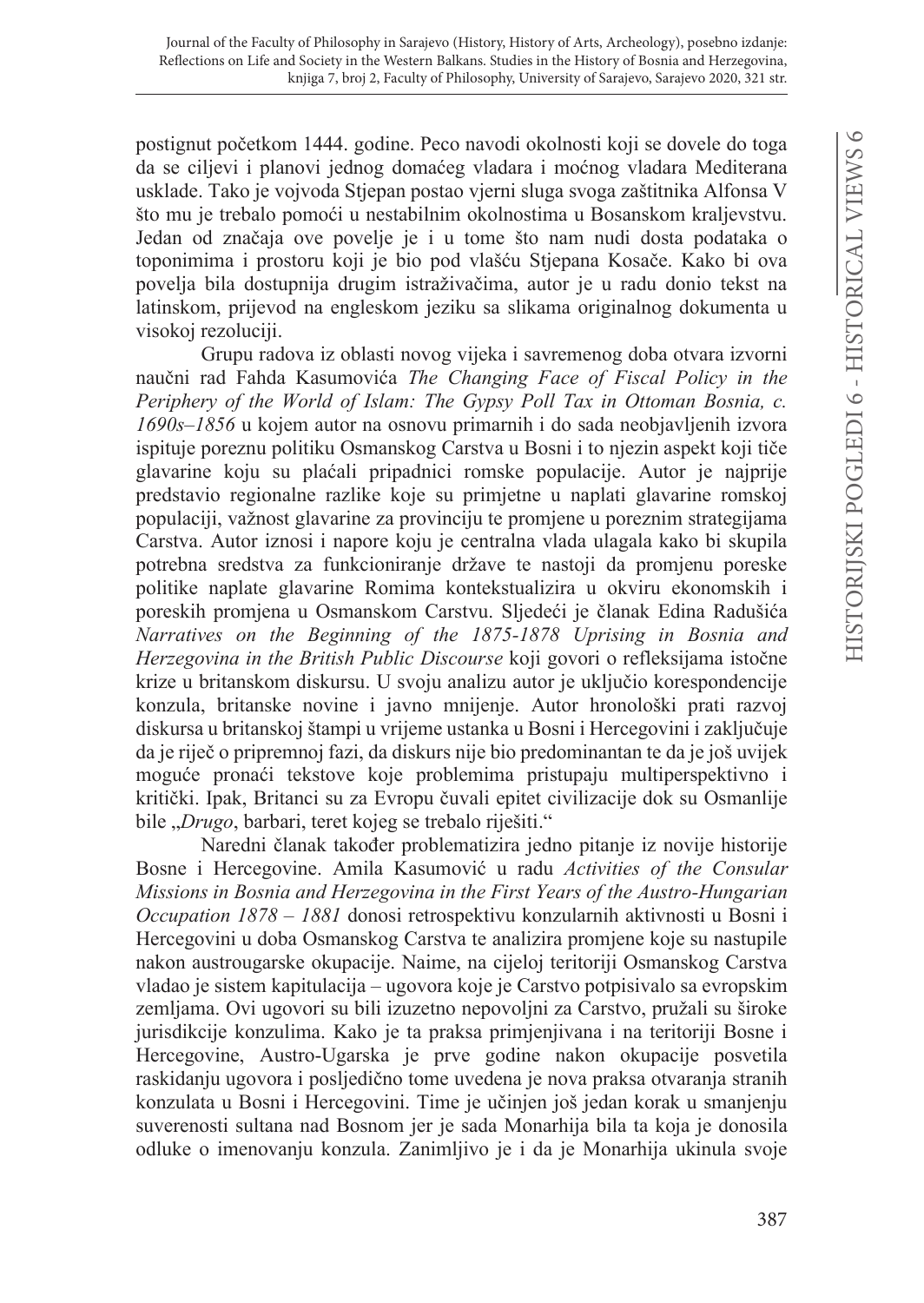konzulate u Bosni čime je njena okupacija podignuta na razinu državnopravnog odnosa u čemu autorica vidi još jedan pokazatelj da je Monarhija činila sve da što čvršće veže Bosnu i Hercegovinu.

Skupina radova koja tematizira savremenu historiju Bosne i Hercegovine započinje radom Minele Radušić Bosnia and Herzegovina in the Austro-Hungarian Period (Articles and Discussions): between Historical Facts and Ideological Revisionism. Rad je nastao na osnovu analize djela Bosna i Hercegovina u vrijeme austrougarske vladavine (članci i rasprave) autora Hamdije Kapidžića. Autorica je na primjeru spomenutog djela analizirala način na koji je socijalistička historiografija u Bosni i Hercegovini promatrala ujedinjenje Jugoslavije 1918. godine. U radu je moguće čitati o akademskom profilu znanstvenika koji su se bavili ovim pitanjem, relevantnosti njihovih izvora s ciljem da utvrdi znanstvenu utemeljenost istraživanja i da li je i u kojoj mjeri u njima prisutan historijski revizionizam. Zatim, Husnija Kamberović u svom članku Walking on Thorns: The Mostar Symposium of 1966. govori o jednom od značajnih događaja iz bosanskohercegovačke historije 20. stoljeća. Naime, nakon završetka Drugog svjetskog rata komunistička vlast je imala poseban odnos prema Hrvatima, smatrajući da će tako spriječiti revitalizaciju ustaškog pokreta. Takav odnos trajao je do Mostarskog savjetovanja iz 1966. godine koje je za cilj imalo da se prostor zapadne Hercegovine ponovo integrira u okvire Bosne i Hercegovine a zatim i u jugoslovenske okvire. Kako bi to postigli, komunisti su priznali da su vodili pogrešnu politiku prema Hrvatima što je onda dovelo do različitih reakcija kako u medijskim tako i u političkim krugovima, čemu je autor također posvetio značajnu pažnju. U članku Identity Transformation of Migrants from Bosnia and Herzegovina in post-1960s Germany Amir Duranović predstavlja rezultate terenskog istraživanja koje je provedeno Berlinu. Autor se fokusirao na vierski  $\mathbf{u}$ život jugoslovenskih/bosanskih muslimana i njihove aktivnosti u organizovanim skupinama – džematima te na transformacije identiteta u okolnostima koje su oblikovane političkim promjenama kako u tadašnjoj Njemačkoj tako i u Jugoslaviji/ Bosni i Hercegovini. Kako su u historiografiji češće zastupljena istraživanja o migracijama bosanskohercegovačkog stanovništva nakon 1878. godine, autor je ovim radom želio dati svoj doprinos u proučavanju kasnijih migracija ka Zapadu.

Još jedan rad iz savremene historije Bosne i Hercegovine Pax Americana The Republic of Bosnia and Herzegovina and International Diplomacy from the Washington to the Dayton Peace Agreement (18 March 1994 – 21 November 1995) čiji je autor Zijad Šehić analizira planove i aktivnosti koje je provodila međunarodna zajednica kako bi okončala rat u Bosni i Hercegovini. Pri tome, autor sagledava diplomatiju i ponašanje pojedinih zemalja kako bi naglasio svu kompleksnost postizanja mira. Autor zaključuje kako je mirovni sporazum donio završetak rata, ali ne i uspostavljanje funkcionalne države jer rat na određeni način još uvijek postoji u bosanskohercegovačkom društvu. Članak Melise Forić-Plasto Divided Past for a Divided Future!? The 1992-1995 War in the Current